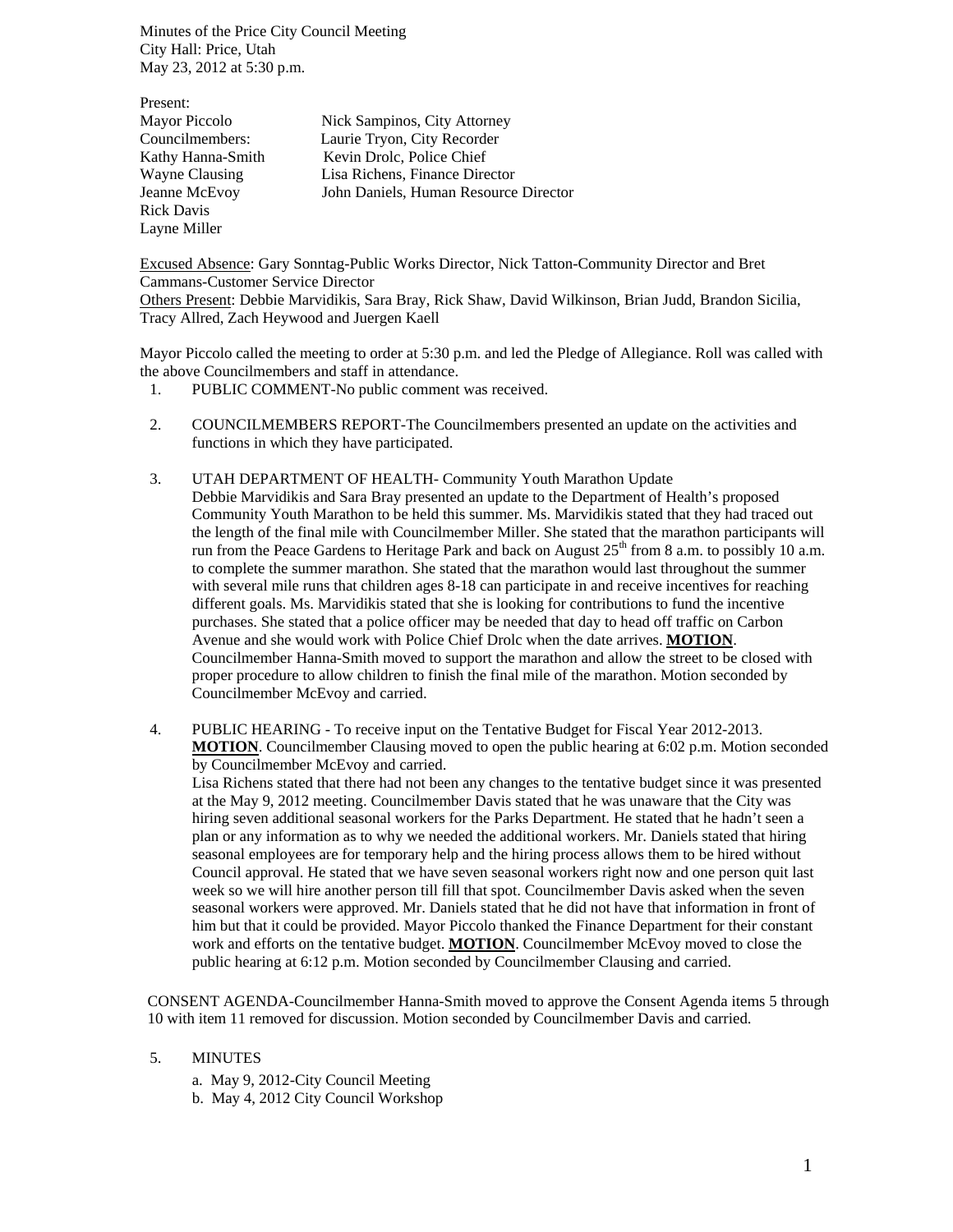- 6. FUNDRAISER- Authorization for the Barracuda's Swim Team to use the Price City Wave Pool parking lot on June 2, 2012 from 8a.m. to 2 p.m. for their fundraising garage sale.
- 7. PERSONNEL: POLICE DEPT REPLACE AND PROMOTE Consideration and approval to fill the vacant Police Captain position with the internal promotion of Sergeant Bill Barnes. Reference Police Department Memorandum dated May 16, 2012.
- 8. PUBLIC WORKS FACILITES MATER PLANS-Jones & DeMille Engineering Final Payment— Addendum #02-10 (7S-2009)—All work is completed and Master Plans for the culinary water system, the sanitary sewer system, the streets, and the parks/cemetery. Original Contract Amount: \$350,000. Change Order #1 –(4,000.00). Payment #1: \$11,413.65, Payment #2: \$6,831.25, Payment #3: \$17,160.55, Payment #4: \$39,138.05, Payment #5: \$26,525.45, Payment #6: \$26,355.70, Payment #7: \$7,590.25, Payment #8: \$35,515.60, Payment #9: \$20,359.25, Payment #10: \$23,190.65, Payment #11: \$50,184.68, Payment #12: \$21,159.63, Payment #13: \$30,643.04, Payment #14: \$22,264.45, Final Payment #15: \$7,668.00 . Total Amount Paid: \$346,000.20
- 9. RESOLUTION 2012-07 A Resolution amending Price City's Electric Rate Schedule, as established by Resolution No. 2011-22, by increasing usage and demand rates set forth in each rate table by 8%.
- 10. TRAVEL REQUEST-Shari Madrid- National Treasurers Conference-Aug. 12-15, 2012-Williamsburg, Va. Laurie Tryon-UMCA Institute and Academy-Aug. 1-3, 2012-Sandy, Ut.
- 11. PEACE GARDEN STAGE- Authorization to take the existing Peace Garden Stage drawing, submit for proposals of different construction methods to include electrical updates i.e. searching for alternatives.

Councilmember McEvoy stated that before anything is decided regarding the Peace Garden Stage project she would like to see a conceptual package designed by a legitimate stage company. She stated that she would like to make sure a stage professional reviews the project and a full set of drawings and costs are included in the package before the City proceeds. Councilmember Hanna-Smith and Councilmember Davis both serve on the committee for this project and stated that they would take this request to the committee and begin soliciting conceptual information packets. Councilmember McEvoy stated that she would help the committee find stage building companies for the committee to work with. Lisa Richens asked that the project be identified with a budget and keep the project within that parameter. **MOTION**. Councilmember Hanna-Smith moved to have the committee work with several stage building professionals for a design concept, to interview designers under professional services and then work with them for a conceptual package including costs and to keep the item under unfinished business and report as needed to the City Council. Motion seconded by Councilmember Davis and carried.

- 12. EMERGENCY PLANNING-Update by Councilmember Davis
	- Updates still coming from Carbon County on FEMA and NIMS trainings
	- New employees with Price City receive NIMS Training before their 6 month probation
- 13. COMMUNITY PROG.-CULTURE CONNECTION-Update by Councilmember Hanna-Smith
	- Pots have been ordered and planting begins in a week
	- Finalizing all publicity for Culture Connection performances
- 14 INTERNATIONAL DAYS-Update by Councilmember Davis
	- did purchase float trailers and getting it ready so it can be used for parade
	- New tradition- citizen of year awarded at open ceremonies –have an article in paper, car in parade, have plaques somewhere.
- 15. UNFINISHED BUSINESS
	- a. Recycling-Update by Councilmember McEvoy
		- Green Team reestablishing short term goals: return to education to reduce and reuse
		- Requests for recycling trailers at events
	- b. Tennis Committee